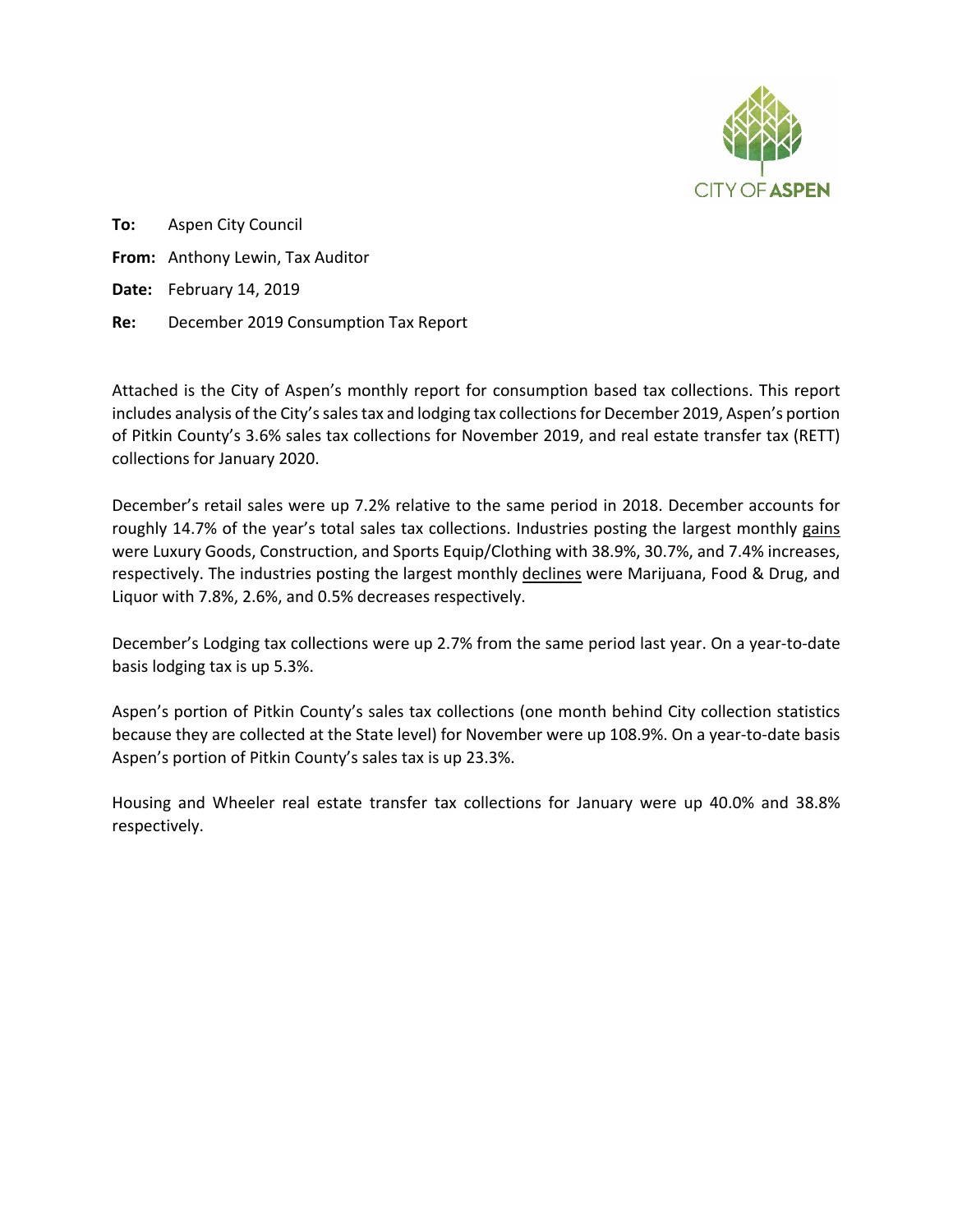#### **City of Aspen Retail Sales by Industry December 2019**



**December Monthly Retail Sales**

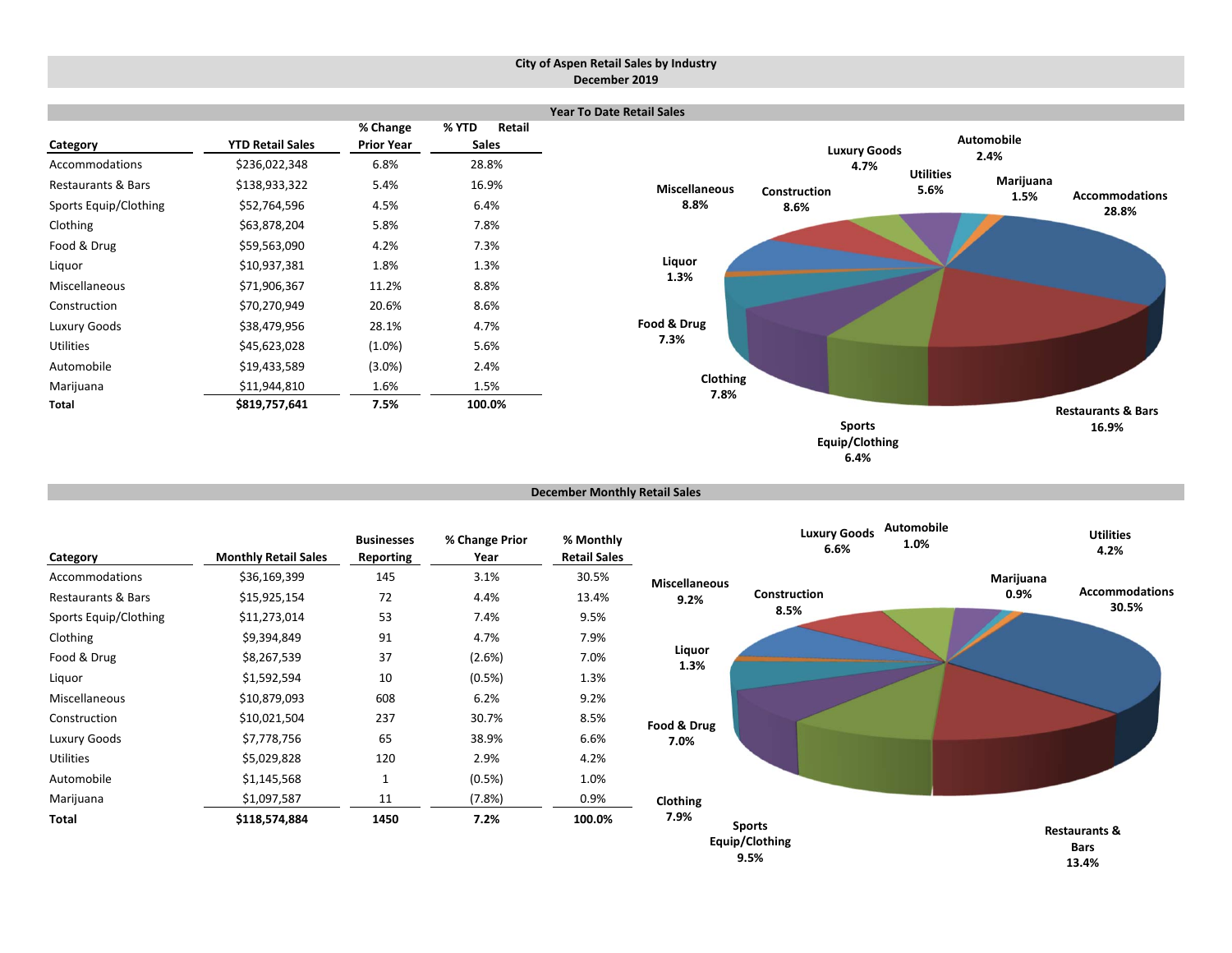## **City of Aspen Sales and Lodging Tax December 2019**

| <b>Year To Date Tax Collections</b>                 |                  |              |                                           |                                                                                              |  |  |  |  |  |  |
|-----------------------------------------------------|------------------|--------------|-------------------------------------------|----------------------------------------------------------------------------------------------|--|--|--|--|--|--|
|                                                     | <b>YTD Taxes</b> | % YTD        |                                           | 1.0% Sales Tax: Parks &                                                                      |  |  |  |  |  |  |
| Tax Type                                            | <b>Collected</b> | <b>Taxes</b> | 2.0% Lodging Tax: Tourist                 | Open Space                                                                                   |  |  |  |  |  |  |
| 1.0% Sales Tax: Parks & Open Space                  | \$8,191,174      | 38.8%        | Promotion/<br>Transportation              | 38.8%                                                                                        |  |  |  |  |  |  |
| 0.5% Sales Tax: Parks & Open Space                  | \$4,094,610      | 19.4%        | 18.4%                                     |                                                                                              |  |  |  |  |  |  |
| 0.15% Sales Tax: Transportation                     | \$1,228,582      | 5.8%         |                                           |                                                                                              |  |  |  |  |  |  |
| 0.45% Sales Tax: Affordable Housing/ Childcare      | \$3,685,734      | 17.5%        |                                           |                                                                                              |  |  |  |  |  |  |
| 2.0% Lodging Tax: Tourist Promotion/ Transportation | \$3,885,516      | 18.4%        | 0.45% Sales Tax:                          |                                                                                              |  |  |  |  |  |  |
| <b>Total</b>                                        | \$21,085,616     | 100%         | Affordable Housing/<br>Childcare<br>17.5% | 0.5% Sales Tax: Parks<br>0.15% Sales Tax:<br>& Open Space<br>Transportation<br>19.4%<br>5.8% |  |  |  |  |  |  |

## **December Monthly Tax Collections**

| Tax Type                                            | <b>Monthly Taxes</b><br><b>Collected</b> | % Monthly<br><b>Taxes</b> | 2.0% Lodging Tax:                                | 1.0% Sales Tax: Parks &<br>Open Space<br>38.3%                           |
|-----------------------------------------------------|------------------------------------------|---------------------------|--------------------------------------------------|--------------------------------------------------------------------------|
| 1.0% Sales Tax: Parks & Open Space                  | \$1,174,229                              | 38.3%                     | <b>Tourist Promotion/</b>                        |                                                                          |
| 0.5% Sales Tax: Parks & Open Space                  | \$586,974                                | 19.1%                     | Transportation<br>19.6%                          |                                                                          |
| 0.15% Sales Tax: Transportation                     | \$176,121                                | 5.7%                      |                                                  |                                                                          |
| 0.45% Sales Tax: Affordable Housing/ Childcare      | \$528,361                                | 17.2%                     |                                                  |                                                                          |
| 2.0% Lodging Tax: Tourist Promotion/ Transportation | \$602,647                                | 19.6%                     | 0.45% Sales Tax:                                 | 0.5% Sales Tax: Parks                                                    |
| <b>Total</b>                                        | \$3,068,331                              | 100%                      | Affordable Housing/<br><b>Childcare</b><br>17.2% | & Open Space<br>0.15% Sales Tax:<br>19.1%<br>Transportation<br>$E = 70/$ |

**5.7%**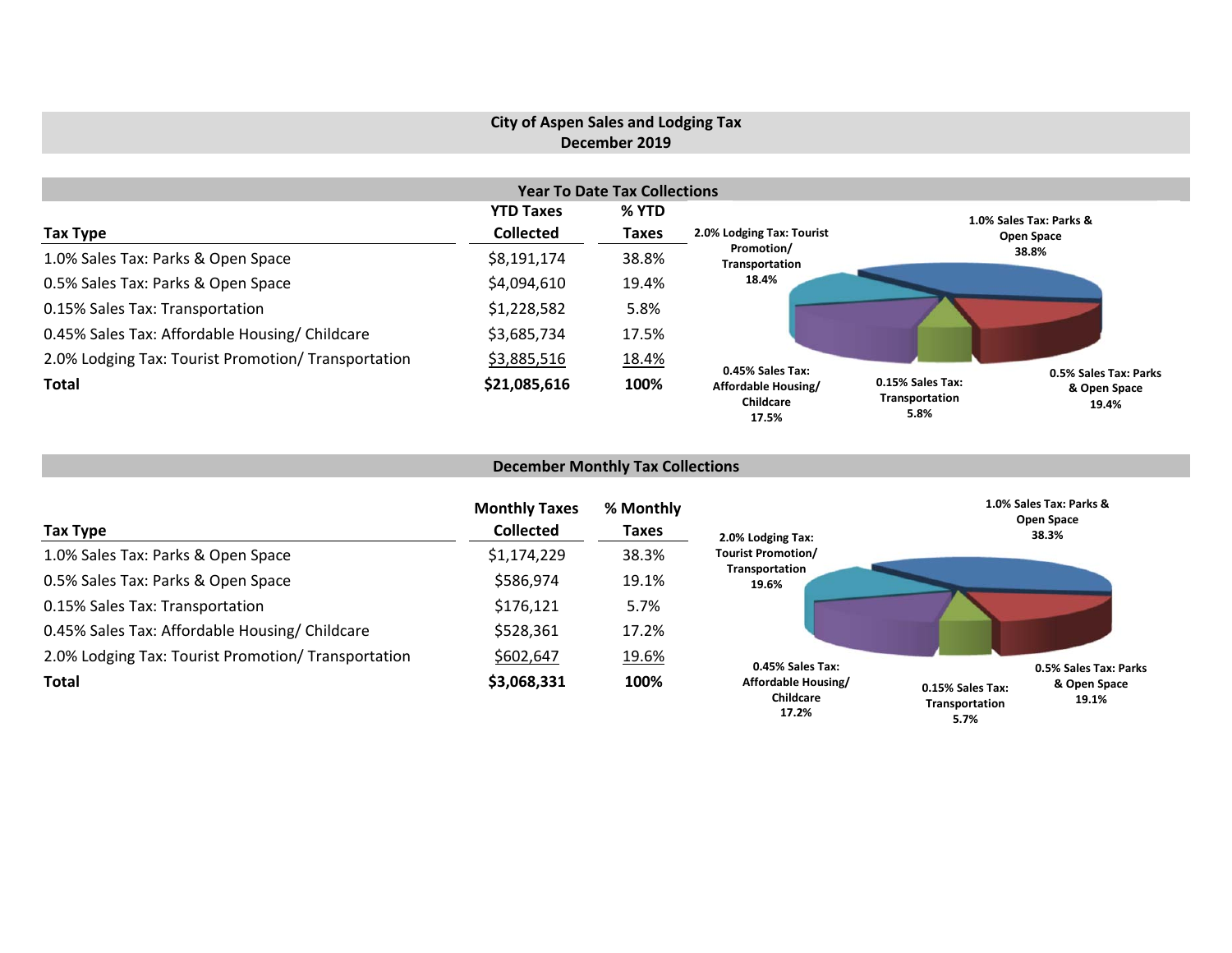#### **City of Aspen Sales Tax 2.1% December 2019**

| <b>Current Month Revenues are</b> | 9.5% | above last year's Monthly Revenues.             |
|-----------------------------------|------|-------------------------------------------------|
| <b>Year To Date Revenues are</b>  | 5.3% | above Year To Date Budgeted Revenues.           |
| <b>Year To Date Revenues are</b>  | 8.5% | above last year's Actual Year To Date Revenues. |

|              | 2019 Monthly Budget vs. 2019 Actual |             |          | 2019 YTD Budget vs. 2019 Actual |              |          | 2019 vs. 2018 |              |          |              |          |
|--------------|-------------------------------------|-------------|----------|---------------------------------|--------------|----------|---------------|--------------|----------|--------------|----------|
| <b>Month</b> | <b>Budget</b>                       | Actual      | Variance | <b>Budget</b>                   | Actual       | Variance |               | 2019 Monthly | Variance | 2019 YTD     | Variance |
| Jan          | \$1,833,300                         | \$1,862,971 | 1.6%     | \$1,833,300                     | \$1,862,971  | 1.6%     |               | \$1,791,890  | 4.0%     | \$1,791,890  | 4.0%     |
| Feb          | \$1,657,500                         | \$1,737,770 | 4.8%     | \$3,490,800                     | \$3,600,741  | 3.1%     |               | \$1,680,884  | 3.4%     | \$3,472,774  | 3.7%     |
| Mar          | \$1,896,300                         | \$2,010,993 | 6.0%     | \$5,387,100                     | \$5,611,734  | 4.2%     |               | \$1,796,680  | 11.9%    | \$5,269,454  | 6.5%     |
| Apr          | \$668,800                           | \$757,958   | 13.3%    | \$6,055,900                     | \$6,369,692  | 5.2%     |               | \$671,525    | 12.9%    | \$5,940,979  | 7.2%     |
| May          | \$558,000                           | \$646,709   | 15.9%    | \$6,613,900                     | \$7,016,401  | 6.1%     |               | \$565,343    | 14.4%    | \$6,506,322  | 7.8%     |
| June         | \$1,361,400                         | \$1,382,830 | 1.6%     | \$7,975,300                     | \$8,399,231  | 5.3%     |               | \$1,358,227  | 1.8%     | \$7,864,548  | 6.8%     |
| July         | \$1,761,200                         | \$1,920,481 | 9.0%     | \$9.736.500                     | \$10,319,712 | 6.0%     |               | \$1,752,198  | 9.6%     | \$9.616.746  | 7.3%     |
| Aug          | \$1,515,600                         | \$1,568,118 | 3.5%     | \$11,252,100                    | \$11,887,829 | 5.6%     |               | \$1,417,142  | 10.7%    | \$11,033,889 | 7.7%     |
| Sept         | \$1,238,100                         | \$1,339,131 | 8.2%     | \$12,490,200                    | \$13,226,960 | 5.9%     |               | \$1,240,888  | 7.9%     | \$12,274,777 | 7.8%     |
| Oct          | \$744,100                           | \$813,092   | 9.3%     | \$13,234,300                    | \$14,040,052 | 6.1%     |               | \$700,233    | 16.1%    | \$12,975,009 | 8.2%     |
| Nov          | \$644,900                           | \$694,364   | 7.7%     | \$13,879,200                    | \$14,734,416 | 6.2%     |               | \$623,611    | 11.3%    | \$13,598,621 | 8.4%     |
| Dec          | \$2,453,000                         | \$2,465,684 | 0.5%     | \$16,332,200                    | \$17,200,100 | 5.3%     |               | \$2,250,872  | 9.5%     | \$15,849,493 | 8.5%     |

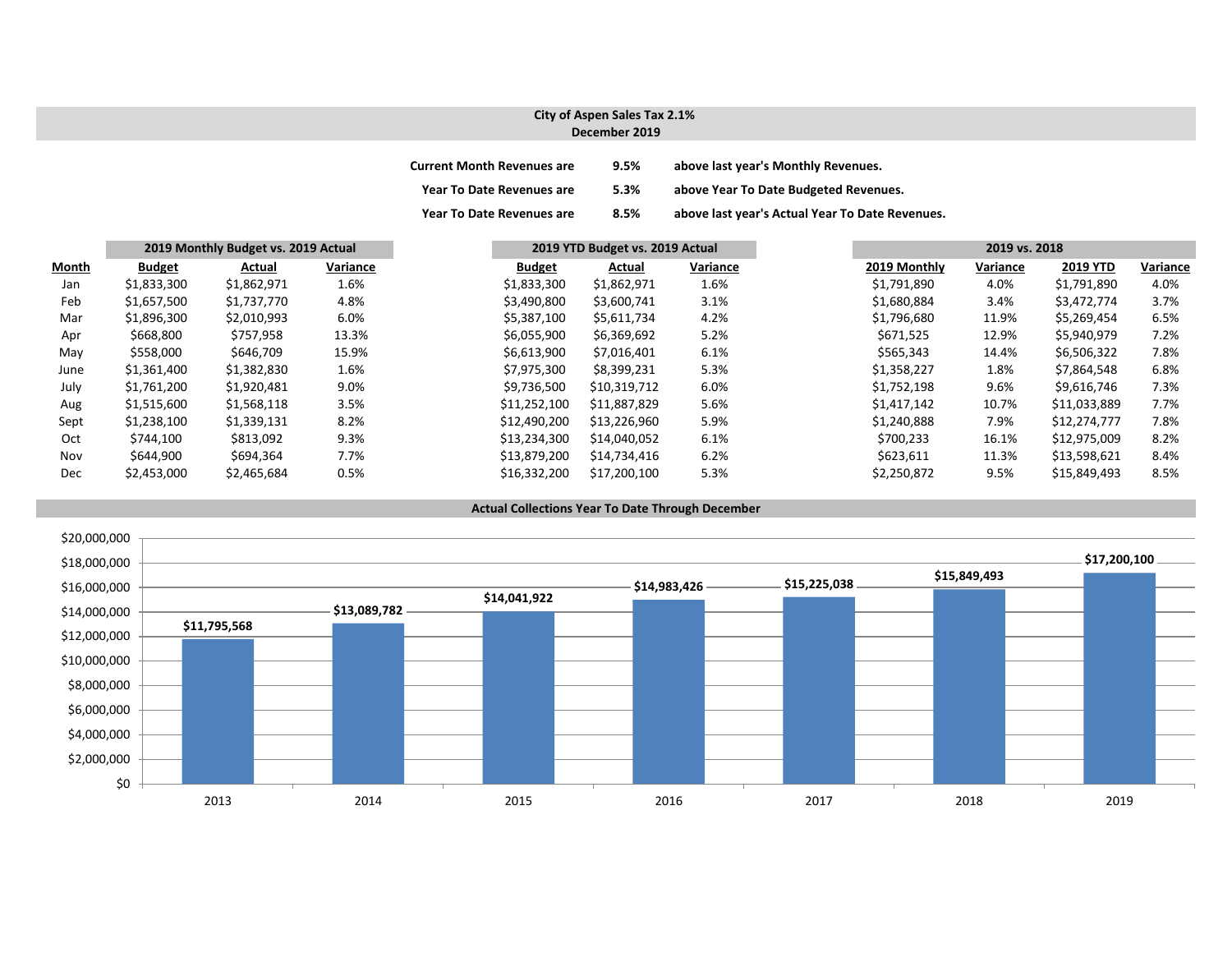#### **City of Aspen Tourist Promotion 1.5% Lodging Tax (0.5% Rate for 2010 and Prior) December 2019**

| <b>Current Month Revenues are</b> | 2.7% | above last year's Monthly Revenues.             |
|-----------------------------------|------|-------------------------------------------------|
| <b>Year To Date Revenues are</b>  | 0.8% | above Year To Date Budgeted Revenues.           |
| <b>Year To Date Revenues are</b>  | 5.3% | above last year's Actual Year To Date Revenues. |

|       | 2019 Monthly Budget vs. 2019 Actual |           |           | 2019 YTD Budget vs. 2019 Actual |             |          | 2019 vs. 2018 |           |                 |          |
|-------|-------------------------------------|-----------|-----------|---------------------------------|-------------|----------|---------------|-----------|-----------------|----------|
| Month | <b>Budget</b>                       | Actual    | Variance  | <b>Budget</b>                   | Actual      | Variance | 2019 Monthly  | Variance  | <b>2019 YTD</b> | Variance |
| Jan   | \$412,500                           | \$435,183 | 5.5%      | \$412,500                       | \$435,183   | 5.5%     | \$410,858     | 5.9%      | \$410,858       | 5.9%     |
| Feb   | \$390,000                           | \$386,172 | $(1.0\%)$ | \$802,500                       | \$821,355   | 2.3%     | \$363,636     | 6.2%      | \$774,494       | 6.1%     |
| Mar   | \$420,000                           | \$441,407 | 5.1%      | \$1,222,500                     | \$1,262,762 | 3.3%     | \$384,859     | 14.7%     | \$1,159,354     | 8.9%     |
| Apr   | \$60,000                            | \$72,042  | 20.1%     | \$1,282,500                     | \$1,334,804 | 4.1%     | \$62,085      | 16.0%     | \$1,221,438     | 9.3%     |
| May   | \$45,000                            | \$55,183  | 22.6%     | \$1,327,500                     | \$1,389,987 | 4.7%     | \$56,234      | $(1.9\%)$ | \$1,277,672     | 8.8%     |
| June  | \$217,500                           | \$207,585 | $(4.6\%)$ | \$1,545,000                     | \$1,597,572 | 3.4%     | \$211,315     | (1.8%)    | \$1,488,987     | 7.3%     |
| July  | \$300,000                           | \$312,072 | 4.0%      | \$1,845,000                     | \$1,909,644 | 3.5%     | \$305,931     | 2.0%      | \$1,794,918     | 6.4%     |
| Aug   | \$255,000                           | \$236,486 | (7.3%)    | \$2,100,000                     | \$2,146,131 | 2.2%     | \$236,256     | $0.1\%$   | \$2,031,175     | 5.7%     |
| Sept  | \$157,500                           | \$168,611 | 7.1%      | \$2,257,500                     | \$2,314,741 | 2.5%     | \$162,465     | 3.8%      | \$2,193,640     | 5.5%     |
| Oct   | \$82,500                            | \$87,775  | 6.4%      | \$2,340,000                     | \$2,402,516 | 2.7%     | \$69,556      | 26.2%     | \$2,263,197     | 6.2%     |
| Nov   | \$60,000                            | \$59,637  | $(0.6\%)$ | \$2,400,000                     | \$2,462,153 | 2.6%     | \$62,907      | (5.2%)    | \$2,326,104     | 5.8%     |
| Dec   | \$490,500                           | \$451,985 | (7.9%)    | \$2,890,500                     | \$2,914,139 | 0.8%     | \$440,111     | 2.7%      | \$2,766,215     | 5.3%     |

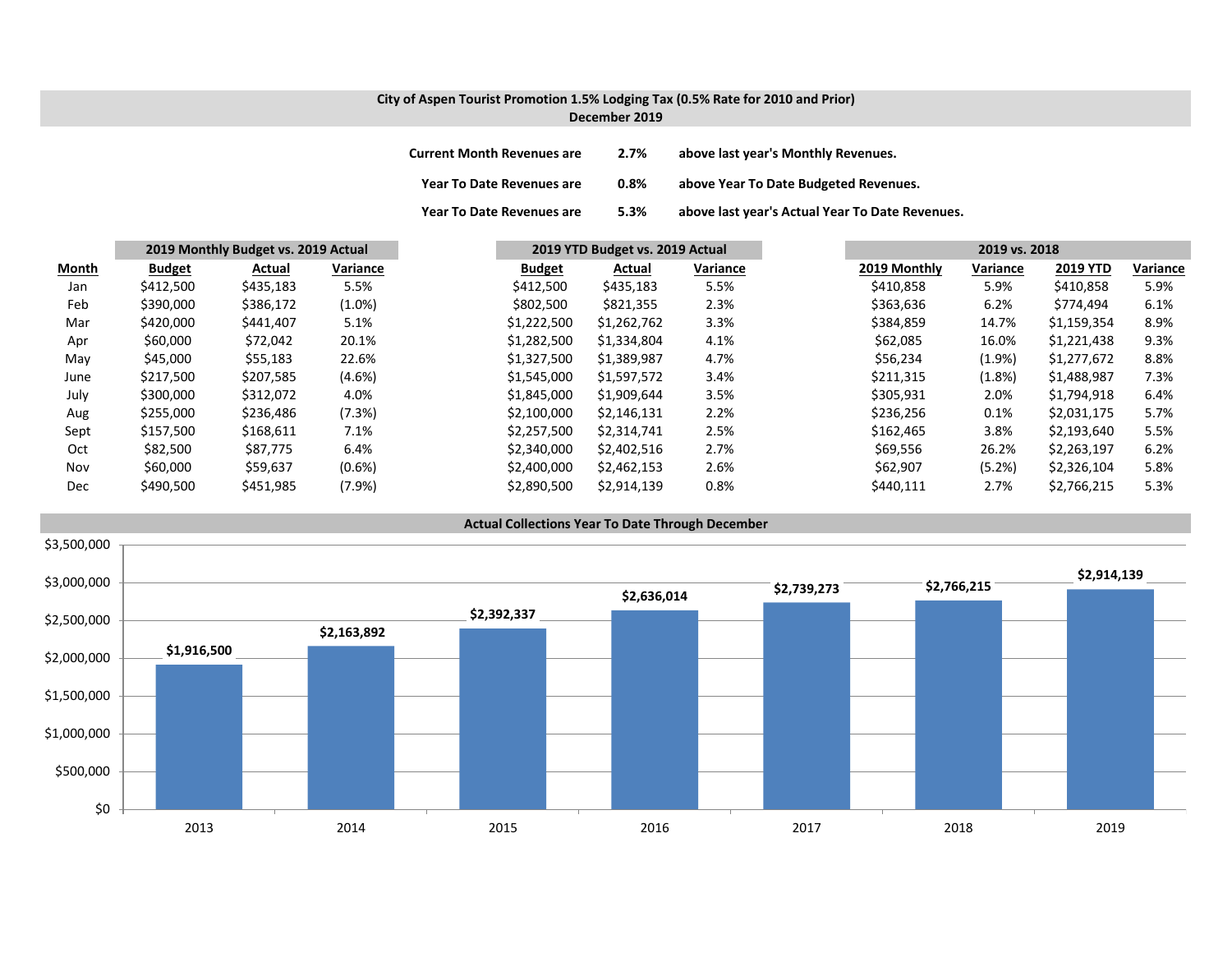### **City of Aspen Transportation 0.5% Lodging Tax December 2019**

| <b>Current Month Revenues are</b> | 2.7%    | above last year's Monthly Revenues.             |
|-----------------------------------|---------|-------------------------------------------------|
| <b>Year To Date Revenues are</b>  | $0.8\%$ | above Year To Date Budgeted Revenues.           |
| <b>Year To Date Revenues are</b>  | 5.3%    | above last year's Actual Year To Date Revenues. |

|       | 2019 Monthly Budget vs. 2019 Actual |           |           | 2019 YTD Budget vs. 2019 Actual |           |          | 2019 vs. 2018 |          |                 |          |
|-------|-------------------------------------|-----------|-----------|---------------------------------|-----------|----------|---------------|----------|-----------------|----------|
| Month | <b>Budget</b>                       | Actual    | Variance  | <b>Budget</b>                   | Actual    | Variance | 2019 Monthly  | Variance | <b>2019 YTD</b> | Variance |
| Jan   | \$137,500                           | \$145,061 | 5.5%      | \$137,500                       | \$145,061 | 5.5%     | \$136,952     | 5.9%     | \$136,952       | 5.9%     |
| Feb   | \$130,000                           | \$128,724 | $(1.0\%)$ | \$267,500                       | \$273,785 | 2.3%     | \$121,212     | 6.2%     | \$258,164       | 6.1%     |
| Mar   | \$140,000                           | \$147,136 | 5.1%      | \$407,500                       | \$420,920 | 3.3%     | \$128,286     | 14.7%    | \$386,451       | 8.9%     |
| Apr   | \$20,000                            | \$24,014  | 20.1%     | \$427,500                       | \$444,934 | 4.1%     | \$20,695      | 16.0%    | \$407,145       | 9.3%     |
| May   | \$15,000                            | \$18,394  | 22.6%     | \$442,500                       | \$463,328 | 4.7%     | \$18.744      | (1.9% )  | \$425,890       | 8.8%     |
| June  | \$72,500                            | \$69,195  | $(4.6\%)$ | \$515,000                       | \$532,523 | 3.4%     | \$70,438      | (1.8%)   | \$496,328       | 7.3%     |
| July  | \$100,000                           | \$104,024 | 4.0%      | \$615,000                       | \$636,547 | 3.5%     | \$101,977     | 2.0%     | \$598,305       | 6.4%     |
| Aug   | \$85,000                            | \$78,829  | (7.3%)    | \$700,000                       | \$715,376 | 2.2%     | \$78,752      | 0.1%     | \$677,057       | 5.7%     |
| Sept  | \$52,500                            | \$56,203  | 7.1%      | \$752,500                       | \$771,579 | 2.5%     | \$54,155      | 3.8%     | \$731,212       | 5.5%     |
| Oct   | \$27,500                            | \$29,258  | 6.4%      | \$780,000                       | \$800,837 | 2.7%     | \$23,185      | 26.2%    | \$754,397       | 6.2%     |
| Nov   | \$20,000                            | \$19,879  | $(0.6\%)$ | \$800,000                       | \$820,716 | 2.6%     | \$20,969      | (5.2%)   | \$775,366       | 5.8%     |
| Dec   | \$163,500                           | \$150,662 | (7.9%     | \$963,500                       | \$971,378 | 0.8%     | \$146,704     | 2.7%     | \$922,069       | 5.3%     |

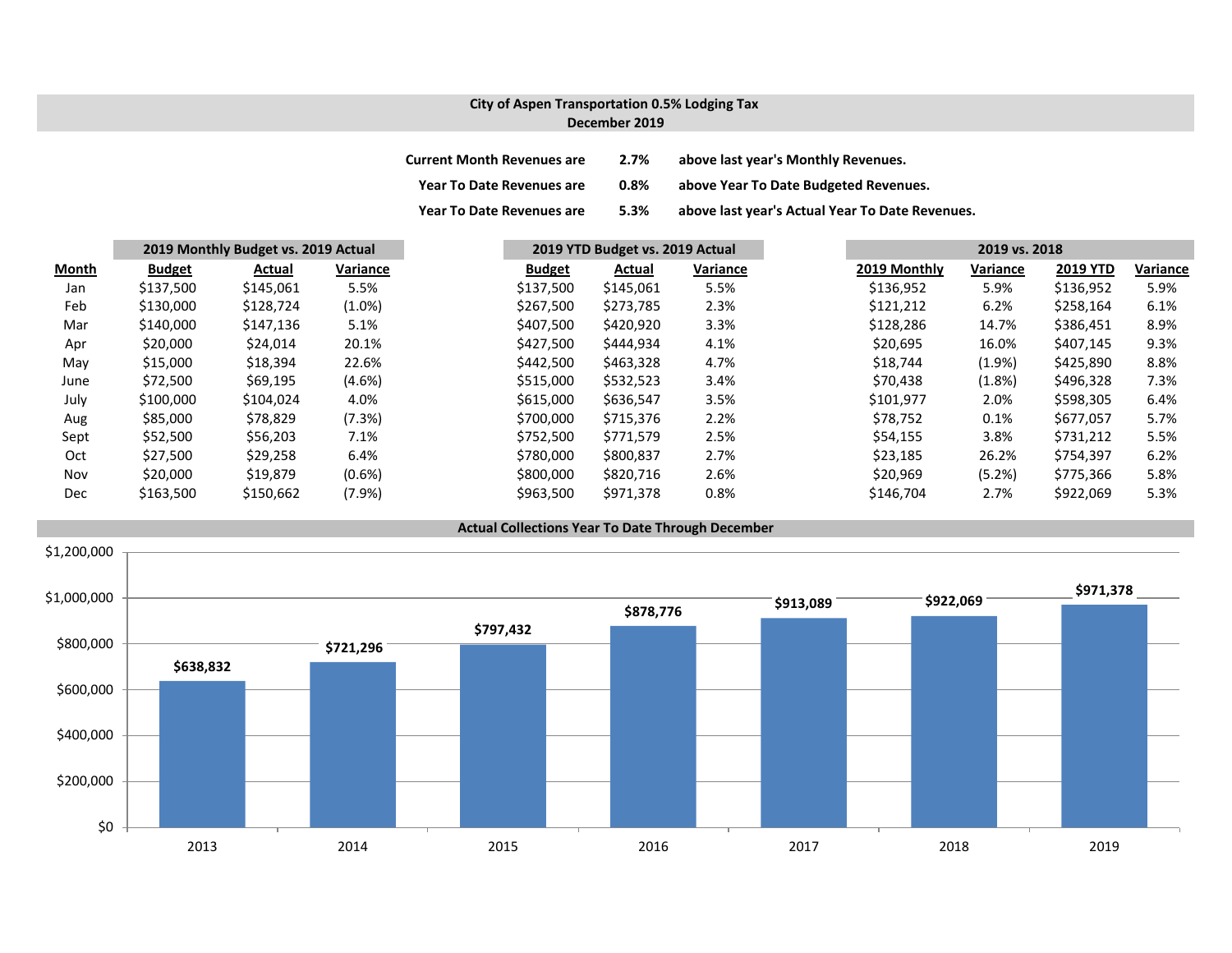#### **City of Aspen Portion of Pitkin County 3.6% Sales Tax November 2019**

| <b>Current Month Revenues are</b> | 108.9% | above last year's Monthly Revenues.             |
|-----------------------------------|--------|-------------------------------------------------|
| <b>Year To Date Revenues are</b>  | 23.4%  | above Year To Date Budgeted Revenues.           |
| <b>Year To Date Revenues are</b>  | 23.3%  | above last year's Actual Year To Date Revenues. |

|              | 2019 Monthly Budget vs. 2019 Actual |             |           |               | 2019 YTD Budget vs. 2019 Actual |          |  |              | 2019 vs. 2018 |                 |          |  |  |
|--------------|-------------------------------------|-------------|-----------|---------------|---------------------------------|----------|--|--------------|---------------|-----------------|----------|--|--|
| <b>Month</b> | <b>Budget</b>                       | Actual      | Variance  | <b>Budget</b> | Actual                          | Variance |  | 2018 Monthly | Variance      | <b>2018 YTD</b> | Variance |  |  |
| Jan          | \$1,250,000                         | \$1,332,368 | 6.6%      | \$1,250,000   | \$1,332,368                     | 6.6%     |  | \$1,220,153  | 9.2%          | \$1,220,153     | 9.2%     |  |  |
| Feb          | \$1,197,000                         | \$1,195,264 | $(0.1\%)$ | \$2,447,000   | \$2,527,633                     | 3.3%     |  | \$1,148,144  | 4.1%          | \$2,368,297     | 6.7%     |  |  |
| Mar          | \$1,113,000                         | \$1,460,126 | 31.2%     | \$3,560,000   | \$3,987,758                     | 12.0%    |  | \$1,163,211  | 25.5%         | \$3,531,508     | 12.9%    |  |  |
| Apr          | \$530,000                           | \$543,209   | 2.5%      | \$4,090,000   | \$4,530,968                     | 10.8%    |  | \$434,940    | 24.9%         | \$3,966,448     | 14.2%    |  |  |
| May          | \$326,000                           | \$423,901   | 30.0%     | \$4,416,000   | \$4,954,869                     | 12.2%    |  | \$357,579    | 18.5%         | \$4,324,027     | 14.6%    |  |  |
| June         | \$720,000                           | \$867,745   | 20.5%     | \$5,136,000   | \$5,822,613                     | 13.4%    |  | \$739,053    | 17.4%         | \$5,063,081     | 15.0%    |  |  |
| July         | \$941,000                           | \$1,149,462 | 22.2%     | \$6,077,000   | \$6,972,075                     | 14.7%    |  | \$986,284    | 16.5%         | \$6,049,364     | 15.3%    |  |  |
| Aug          | \$921,000                           | \$1,059,020 | 15.0%     | \$6,998,000   | \$8,031,094                     | 14.8%    |  | \$825,032    | 28.4%         | \$6,874,396     | 16.8%    |  |  |
| Sept         | \$669,000                           | \$867,293   | 29.6%     | \$7.667.000   | \$8,898,387                     | 16.1%    |  | \$719,959    | 20.5%         | \$7,594,355     | 17.2%    |  |  |
| Oct          | \$420,000                           | \$646,501   | 53.9%     | \$8,087,000   | \$9,544,889                     | 18.0%    |  | \$448,290    | 44.2%         | \$8,042,645     | 18.7%    |  |  |
| Nov          | \$383,000                           | \$908,405   | 137.2%    | \$8,470,000   | \$10,453,294                    | 23.4%    |  | \$434,814    | 108.9%        | \$ 8.477.459    | 23.3%    |  |  |
| Dec          | \$1,369,000                         |             |           | \$9,839,000   |                                 |          |  | \$1,315,025  |               | \$9,792,485     |          |  |  |

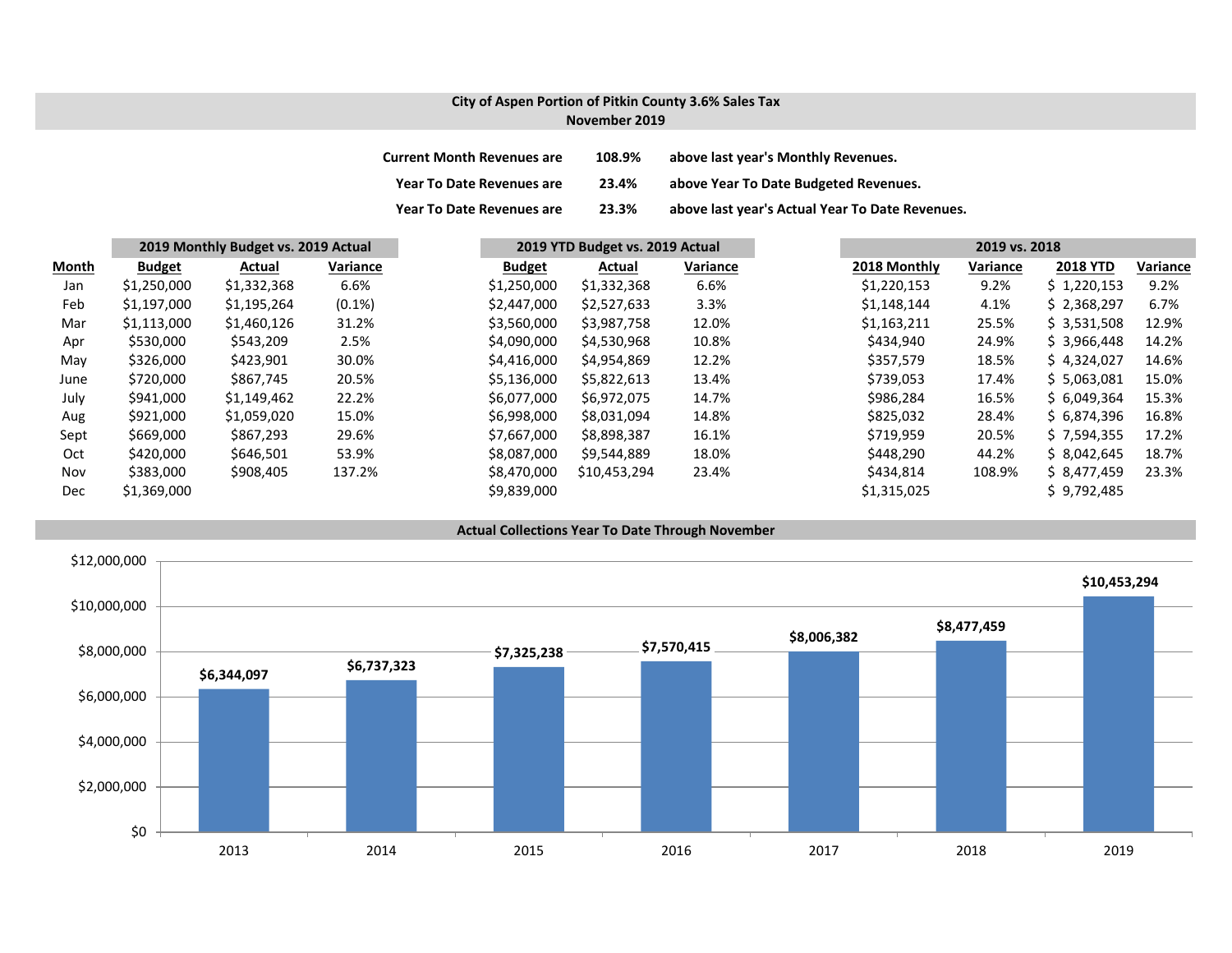# **Housing Real Estate Transfer Tax**

**January 2020**

| <b>Current Month Revenues are</b> | 40.0%  | above last year's Monthly Revenues.             |
|-----------------------------------|--------|-------------------------------------------------|
| Year To Date Revenues are         | 125.0% | above Year To Date Budgeted Revenues.           |
| Year To Date Revenues are         | 40.0%  | above last year's Actual Year To Date Revenues. |

|            | 2020 Monthly Budget vs. 2020 Actual |             |          |               | 2020 YTD Budget vs. 2020 Actual |          |  | 2020 vs. 2019 |          |                 |          |
|------------|-------------------------------------|-------------|----------|---------------|---------------------------------|----------|--|---------------|----------|-----------------|----------|
| Month      | <b>Budget</b>                       | Actual      | Variance | <b>Budget</b> | Actual                          | Variance |  | 2019 Monthly  | Variance | <b>2019 YTD</b> | Variance |
| Jan        | \$488,100                           | \$1,098,343 | 125.0%   | \$488,100     | \$1,098,343                     | 125.0%   |  | \$784,556     | 40.0%    | \$784,556       | 40.0%    |
| Feb        | \$509,100                           |             |          | \$997,200     |                                 |          |  | \$882,743     |          | \$1,667,298     |          |
| Mar        | \$501,100                           |             |          | \$1,498,300   |                                 |          |  | \$684,897     |          | \$2,352,196     |          |
| Apr        | \$728,800                           |             |          | \$2,227,100   |                                 |          |  | \$425,425     |          | \$2,777,621     |          |
| May        | \$672,000                           |             |          | \$2,899,100   |                                 |          |  | \$1,030,447   |          | \$3,808,068     |          |
| June       | \$668,900                           |             |          | \$3,568,000   |                                 |          |  | \$721,175     |          | \$4,529,243     |          |
| July       | \$488,700                           |             |          | \$4,056,700   |                                 |          |  | \$434,725     |          | \$4,963,968     |          |
| Aug        | \$657,900                           |             |          | \$4,714,600   |                                 |          |  | \$606,463     |          | \$5,570,431     |          |
| Sept       | \$926,800                           |             |          | \$5,641,400   |                                 |          |  | \$1,186,295   |          | \$6,756,726     |          |
| Oct        | \$787,000                           |             |          | \$6,428,400   |                                 |          |  | \$620,101     |          | \$7,376,826     |          |
| Nov        | \$531,200                           |             |          | \$6,959,600   |                                 |          |  | \$848,699     |          | \$8,225,525     |          |
| <b>Dec</b> | \$647,400                           |             |          | \$7,607,000   |                                 |          |  | \$671,236     |          | \$8,896,761     |          |